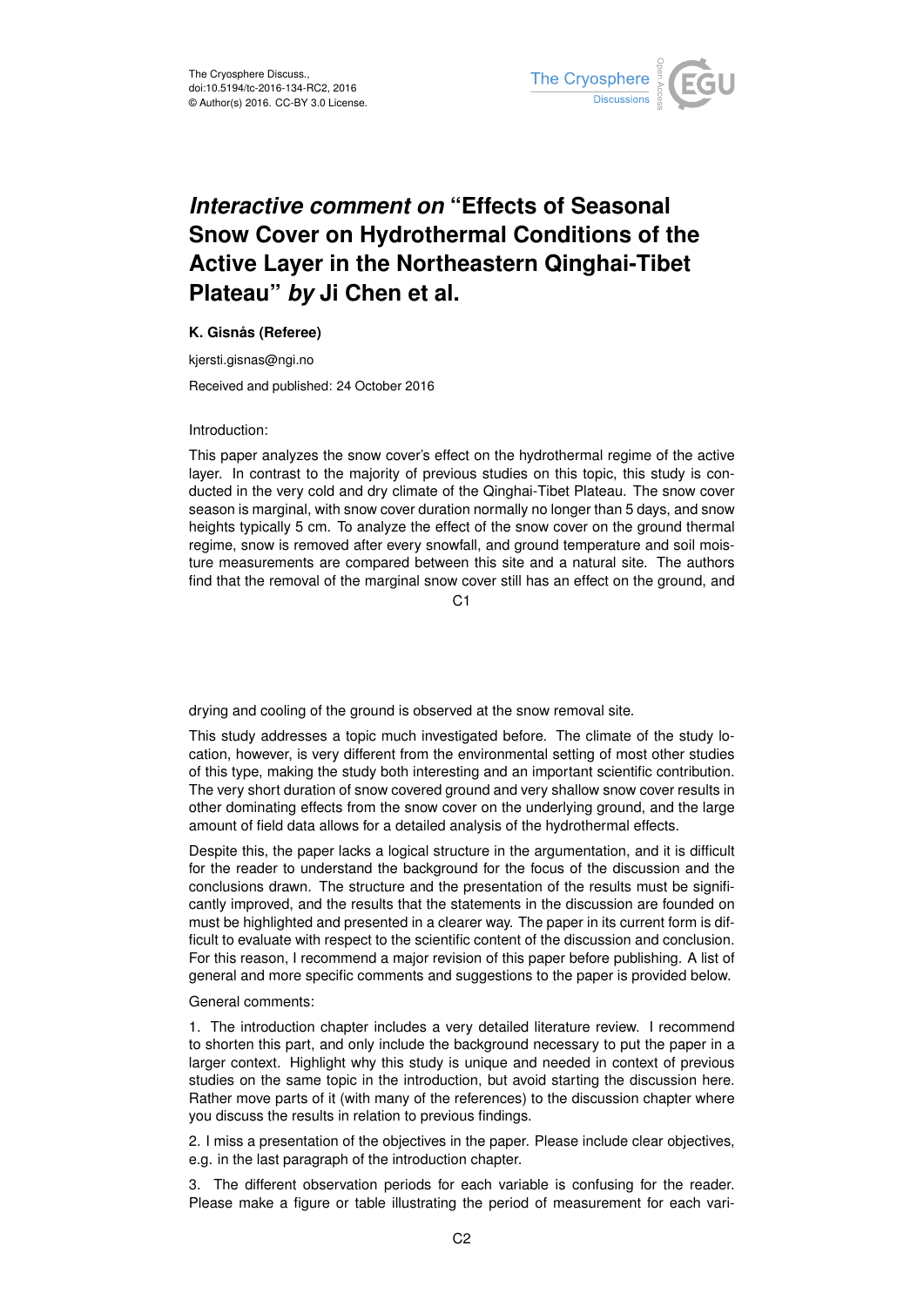able/instrument, e.g. as a timeline of observations. In addition, I cannot find explicit information on the period when the snow removal is done. I assume this was done for the entire period 2012 to 2015? This is crucial information in this paper! Please specify.

4. The authors state that the temperatures at NSS are warmer than at SRS over a calendar year, and suggest that removal of the snow has a cooling effect on the ground. However, I miss a clear quantification of the difference between the sites and how this changes with time, supporting these statements. Does the difference increase by each year? Functions of running mean annual temperatures of some selected temperature loggers (depths) would be useful, as well as MAGT for each year at each site.

5. How can the ALT be determined with an accuracy of mm in the range 3.4 - 3.6 m, when the soil temperature measurements are only located at 3 m and 4 m depth? These depths are derived from (I assume linear?) interpolation of the temperature logger data. Because of variation in ice content and ground material this may not be entirely true, and the use of mm precision does not make sense. The ALT derived from interpolation can therefore not be used to differentiate the change in ALT between the two sites. I would say it could perhaps give an indication of ALT thickness within 10 cm, but it has to be noted in the paper that this is an approximation. By this you could still say that ALT at both sites are increasing, but you cannot differentiate the ALT change. In order to assess the differences between the sites, please compare observed temperatures at 3 and 4 m depths between the sites.

6. The actual effect of the snow removal on ground temperatures is not clear to the reader (see points 5 and 6). It is therefore also difficult to follow the discussion of why snow removal has a cooling effect. However, IF the effect is cooling at SRS compared to NSS, the discussion must focus on establishing the cause of this effect. Is the reason a change in thermal insulation, albedo, efficiency of longwave radiation exchange, energy lost to snow melt or infiltration of meltwater/soil moisture (see e.g. summary in Zhang, 2005)? In most areas with a developed snow cover the first effect (thermal insu-

 $C3$ 

lation) would dominate, and the result of snow removal would be cooling of the ground. However, as the authors correctly highlight, a 5 cm thick snow cover is normally considered too thin to have an insulating effect on the ground. Still, the authors spend most of the paper discussing whether the thermal insulation from snow is the reason for the cooling effect. As a reader, I would really doubt that this is the case, and therefore it is crucial that you support this discussion with observations. The most obvious would be to compare hourly temperature observations from the air to the uppermost logger (5 cm) in both boreholes. In this way you could see if there is a pronounced dampening of the daily temperature amplitude after a snowfall at 5 cm depth at the NSS site, and not at the 5cm observations at the SRS site.

7. The entire discussion and logical structure behind arguments has to be improved throughout the paper. It is difficult for the reader to relate the discussion around effects to the presented results. The soil moisture data presented in Figure 10 shows interesting results, with a general drying of the SRS site. There is rapid decreases at some of the depths, which has to be commented upon. What is the accuracy of these observations? The authors also link the drying of the ground to reduction of melt water infiltration and increase of evaporation at the SRS site. This seems very likely, but I miss the explicit link from this to the thermal effect it would have on the ground. In general, a soil with less moisture would reduce the exchange of latent heat, as latent heat from freezing of soil moisture is a large energy source, while melting of ice is a similarly large energy sink. Over a year the latent heat energy in and out of the system would be equal, if the soil moisture is not changed. However, in this case there is a gradual drying of the ground at the SRS site during the period, potentially resulting in more melting and evaporation than freezing of water during one year. This would be an energy sink and consequently cool the ground. The authors comment both of these effects, which seems very likely in light of the observed soil moisture data. Still, the authors spend more time discussing the effect of thermal insulation in the discussion chapter. This seems strange, as the presented data indicate that the reduced latent heat effect from drying of the soil may be an explanatory factor, and there are no results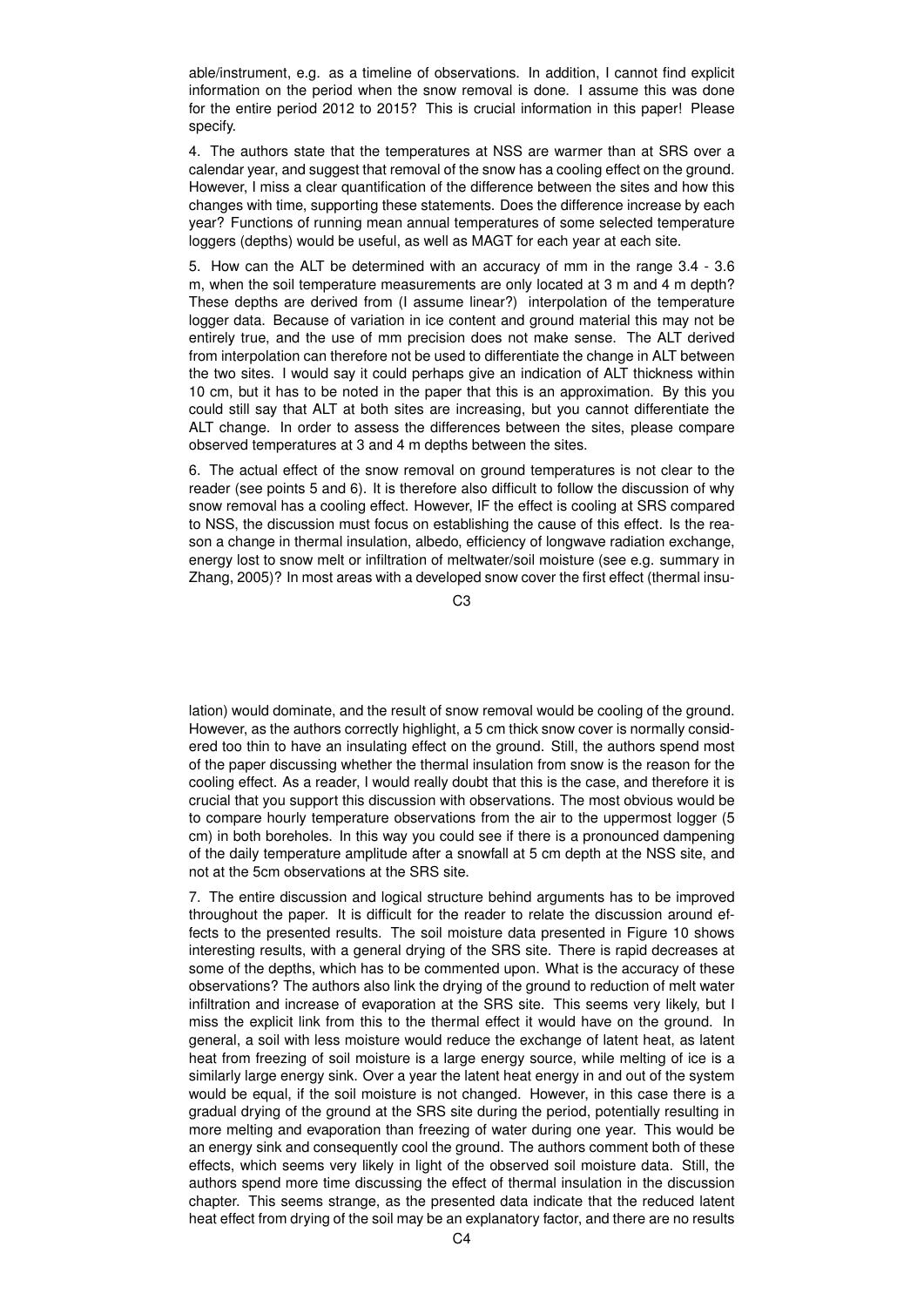demonstrating that the thermal insulation from the snow cover play a major role.

8. In Figure 4 you present the relative humidity observations. However, these are used only to give the average annual relative humidity. It would be nice to connect these observations to the discussion of the effect of increased evaporation in chapter 4.2.

9. The paper would benefit from a better structure and consistency. Some results are mixed into methods chapter (line 138- 146 and line 159-161). The logical structure of the discussion points also has to be improved. Please refer to the results when you discuss them, and ideally quantify the finding, i.e. not only refer to "a cooling effect", but give how much cooling compared to reference site.

10. Please keep a consistent time format throughout the paper. At least four different date-formats are used in figures and in the text. Please clear this up!

11. Figure 4 to 6 and also ideally Figure 7 should be presented together (in the same figure or below each other at one page) with the same date format so that the data can be related to each other! Now they represent different periods of observation, all have different date format, and they are not in the same figure.

12. The text would benefit from a simpler and clearer language. Some sentences are lengthy and could be simplified. This may partly be a language problem, but the general content could also be sharpened.

Specific comments:

Line 21: "Maybe" in the abstract is a bit vague. Rather use "likely", or "we believe". This is also valid for the conclusions (point 3, L 524).

Line 21: What do you mean with "the delay of snowfall time in autumn"? Please clarify, and relate it to the physical process – does this also refer to the insulating effect of snow, or other effects?

Line 53: Change into "Low thermal conductivity of snow". Delete coefficient. What do

C5

you mean with "The Alps"? The Swiss Alps?

Line 58 – 85: Why is the observed effect, given in degrees C, of variation in snow depths higher in some areas than in others? I would expect this to be directly coupled to the climate (very cold winters or maritime mild winters?) Since snow cover with a critical thickness (typically 60-80 cm depending on the snow properties) disconnects the ground surface temperatures from the air temperature due to very low thermal conductivity, it follows that the difference in ground temperatures between a site with 40 cm snow and a site with 80 cm thick snow is closely related to the air temperature. A very cold winter would result in a large difference, while a warmer (maritime) winter with temperatures close to 0°C would result in less difference.

Line 56: Thermal conductivity is normally given as W/m K, or better W m-1 K-1, where Kelvin is denoted with capital K. The latter notation is used later in the paper; please be consistent. Also clarify the meaning of "d" in W/m K d. If this is temporal rate change of thermal conductivity per day, change into W/m K day or W m-1 K-1 day-1.

Line 77: Here I would also refer to Haeberli and the "Bottom temperature of snow" (BTS)-method.

Line 89 and 90: What is the permafrost "shell"? Please clarify.

Line 92-94: I guess there are also several newer models developed for this purpose. Is there a reason why you mention this old one in particular? If not, please remove.

Line 98-99: I don't understand the meaning here. Do you mean "a wide distribution of snow depths"?

Line 100: snow covered days

Line 100-101: gradual increase in the height of the stable snow cover

Figure 1b: This figure does not tell much. Either leave out and give distance between the sites and the elevation in the text, or include some background information on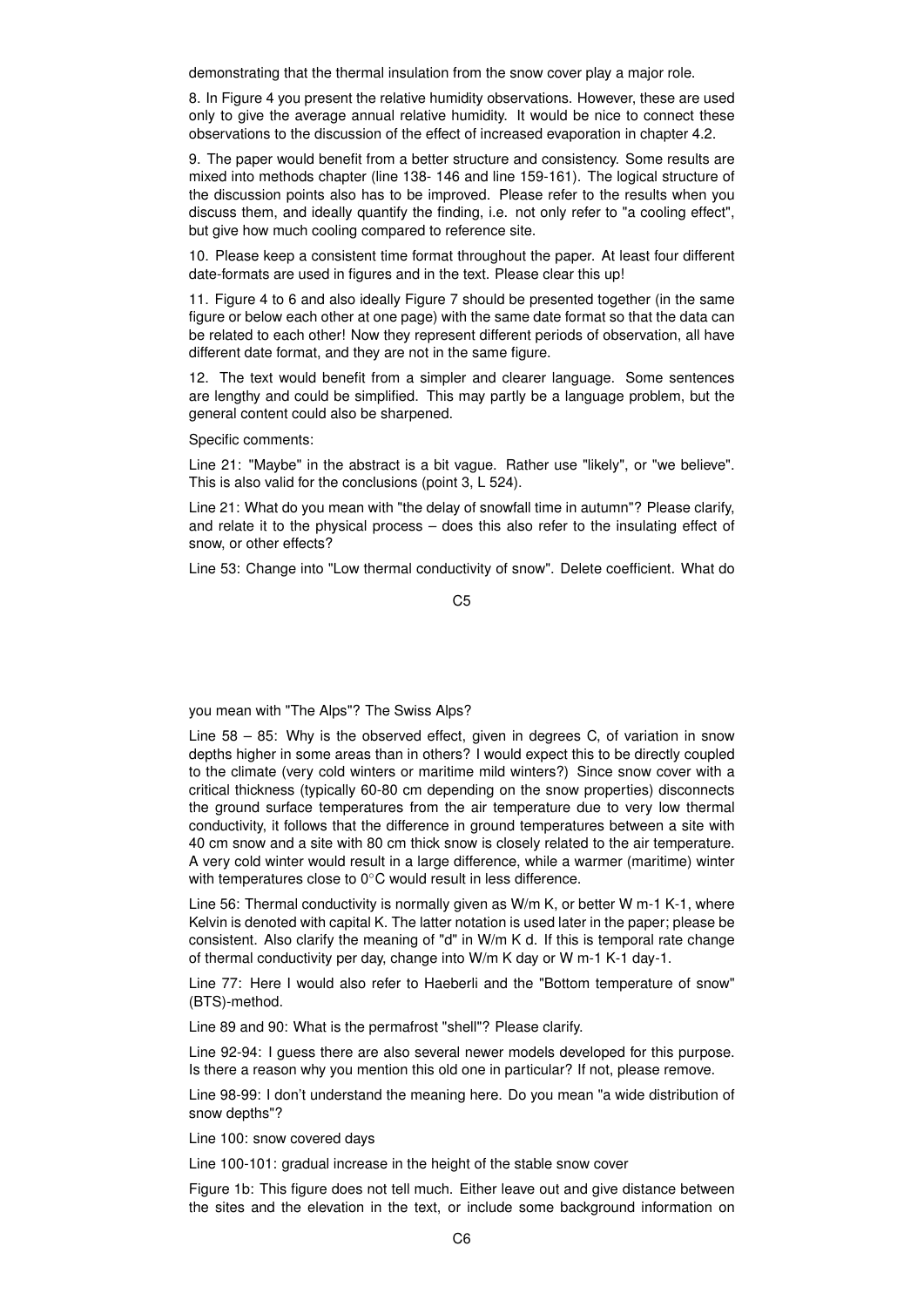vegetation type or similar.

Line 131: suggested change: "average annual temperatures"

Line 142: propagation depth at the snow site

Line 138 – 161: The description of the monitoring site (2.1) is quite lengthy. This is partly due to results mixed into the methods chapter (e.g. line 159 – 162). Avoid this and be more concise.

Line 177-178: This sentence does not fit in the methods chapter.

Line 186-188: This is an important part of the method (the removal of snow) which is hidden away.

Line 201 – 208: This information is included in the table, and it is therefore not necessary to repeat it in the text.

Line 274: What is "thawing and freezing process curves"? Please be more precise, e.g.: "continuous plots of interpolated ground temperatures"?

Line 271-278: It is enough to specify how you determine the active layer thickness and the actual thickness; e.g. "Continuous plot of interpolated ground temperatures for the period xx to xx are shown in Figure 7. Here we define the active layer thickness as the maximum depth of the 0  $\degree$ C isotherm (Muller, 1974). From the continuous plots we find that the ALTs of the two sites are xx cm and xx cm in 2013 and xx and xx in 2014."

Line 291 – 296: This part is unclear. Either refer to observations or cite previous studies.

Line 299: Suggested change: "Profiles of seasonal average soil temperatures interpolated between the loggers from 0.5 m to 4 m depths at SRS and NSS are shown in Figure 8. The averages are made over the period 2014-03-01 – 2015-02-28."

Figure 8: Inclusion of the season (e.g. Mar – May) on each plot would make it easier

to read. Similar x-axis would also make it easier to see the relative variation in temperature differences. In Figure 8f (or in a separate figure) it would be good to also include the evolution of temperatures in the NSS. This would make it easier for the reader to understand if the change in SRS is only due to climatic changes, or if it is due to the removal of snow, and if the initial situation at the two sites where similar or if the variation where as large as in figure 8e also in 2011-2012.

Line 350 – 358: Do you refer to Figure 9 or 10 here? Please specify and make references in the text. Also make sure you highlight interesting points from the figure, and don't reproduce the figure in the text.

Line 371: Do you have a reference on Eq. 1?

Figure 10: Specify that this is soil moisture at maximum thaw penetration (October) each year. Also consider placing this figure together with Figure 9, and indicate the timing of the calculations in Figure 10 with lines in Figure 9.

Line 396-399: Repetition form introduction. Please reduce the amount of redundancy.

Line 399: The ground temperature in the SRS should therefore increase after snow removal.

Line 400 – 403: Repetition. Delete "the thickness of the snow cover was smaller than the critical snow cover thickness" and include "snow removal, while the average soil temperature"

Line 404-405: You state above that thermal insulation from the snowpack is not a dominating effect with snow heights lower than 20 cm. Here you still argument that this could possibly be an effect. Why do you believe so? You have to support this with observations! Again, this can e.g. be done by comparing daily temperature amplitudes in the air and in the topsoil (5 cm depth) before and after snowfall, at the SRS and at the NSS.

Line 407-408: Please include a reference for this statement, or clarify if statement

C<sub>7</sub>